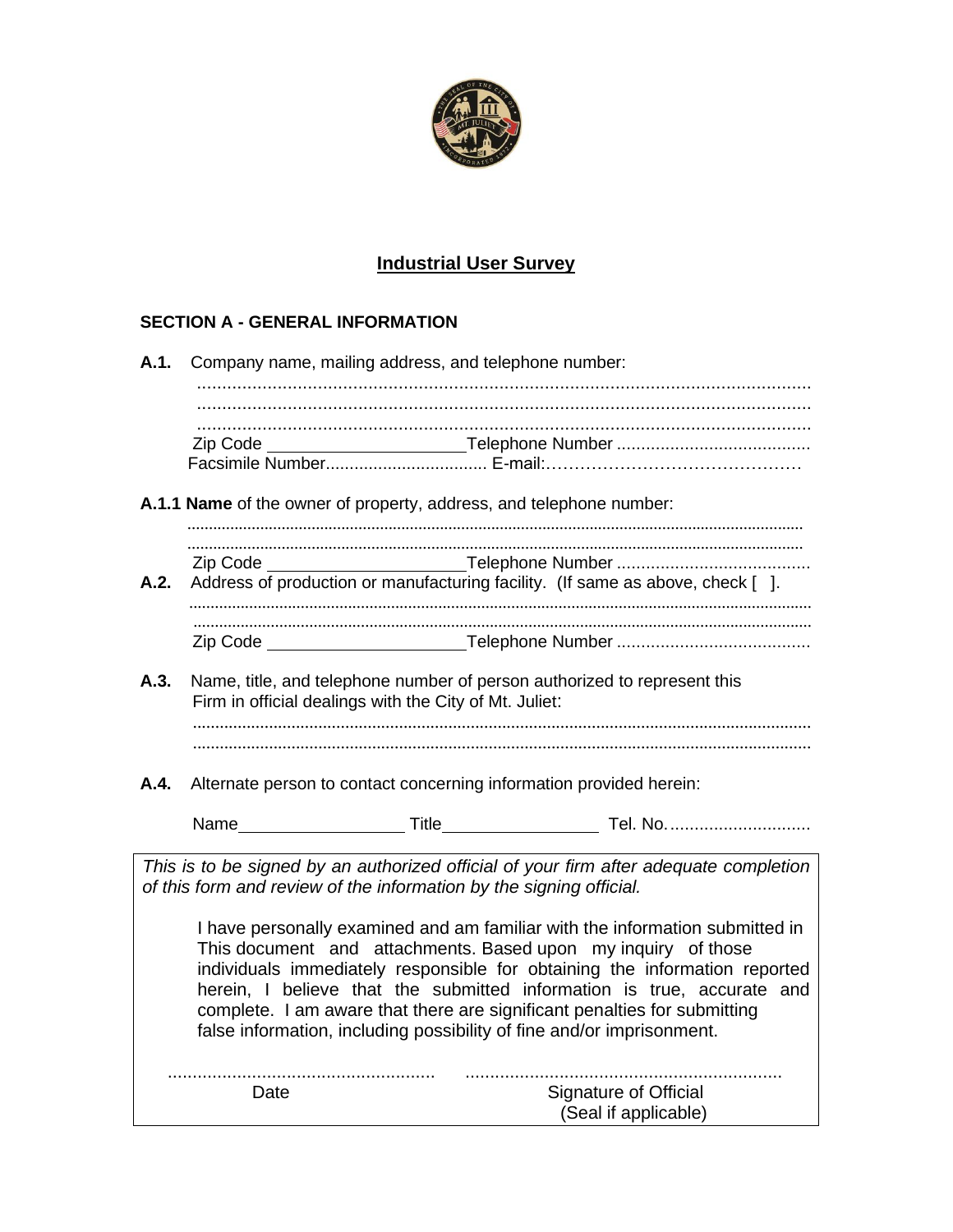**A.5.** Identify the type of business conducted (auto repair, machine shop, electroplating, warehousing, painting, printing, meat packing, food processing, etc.).

 .......................................................................................................................................... ..........................................................................................................................................

Note to Signing Official: In accordance with *Title 40* of the *Code of Federal Regulations Part 403 Section 403.14*, information and data provided in this questionnaire which identifies the nature and frequency of discharge shall be available to the public without restriction. Requests for confidential treatment of other information shall be governed by procedures specified in *40 CFR Part 2*. Should a Discharge Permit be required for your facility, the information in this questionnaire will be used to issue the permit.

**A.6.** Provide a brief narrative of the manufacturing, production, or service activities your firm conducts.

**A.7.** Standard Industrial Classification Number(s) (SIC Code) for your facilities:

.......................

**A.8.** This facility generates the following types of wastes (check all that apply):

|      | per day                                                      |  |                        |  |          |
|------|--------------------------------------------------------------|--|------------------------|--|----------|
|      | 1. [ ] Domestic waste<br>(restrooms, employee showers, etc.) |  |                        |  |          |
|      | 2. [ ] Cooling water, non-contact                            |  |                        |  |          |
|      | 3. [ ] Boiler/Tower blowdown                                 |  |                        |  |          |
|      | 4. [ ] Cooling water, contact                                |  | estimated [ ] measured |  |          |
| 5. I | 1 Process                                                    |  | estimated [ ] measured |  |          |
|      | 6. [ ] Equipment/Facility washdown                           |  | estimated [ ] measured |  |          |
|      |                                                              |  | estimated [ ] measured |  |          |
| 7. L | 1 Air Pollution Control Unit                                 |  | estimated [ ] measured |  |          |
| 8. L | Storm water runoff to sewer                                  |  | estimated [ ] measured |  |          |
| 9. I | 1 Other (describe)                                           |  | estimated              |  | measured |
|      |                                                              |  |                        |  |          |

Average Gallons per day

Total A.8.1 - A.8.9.................................................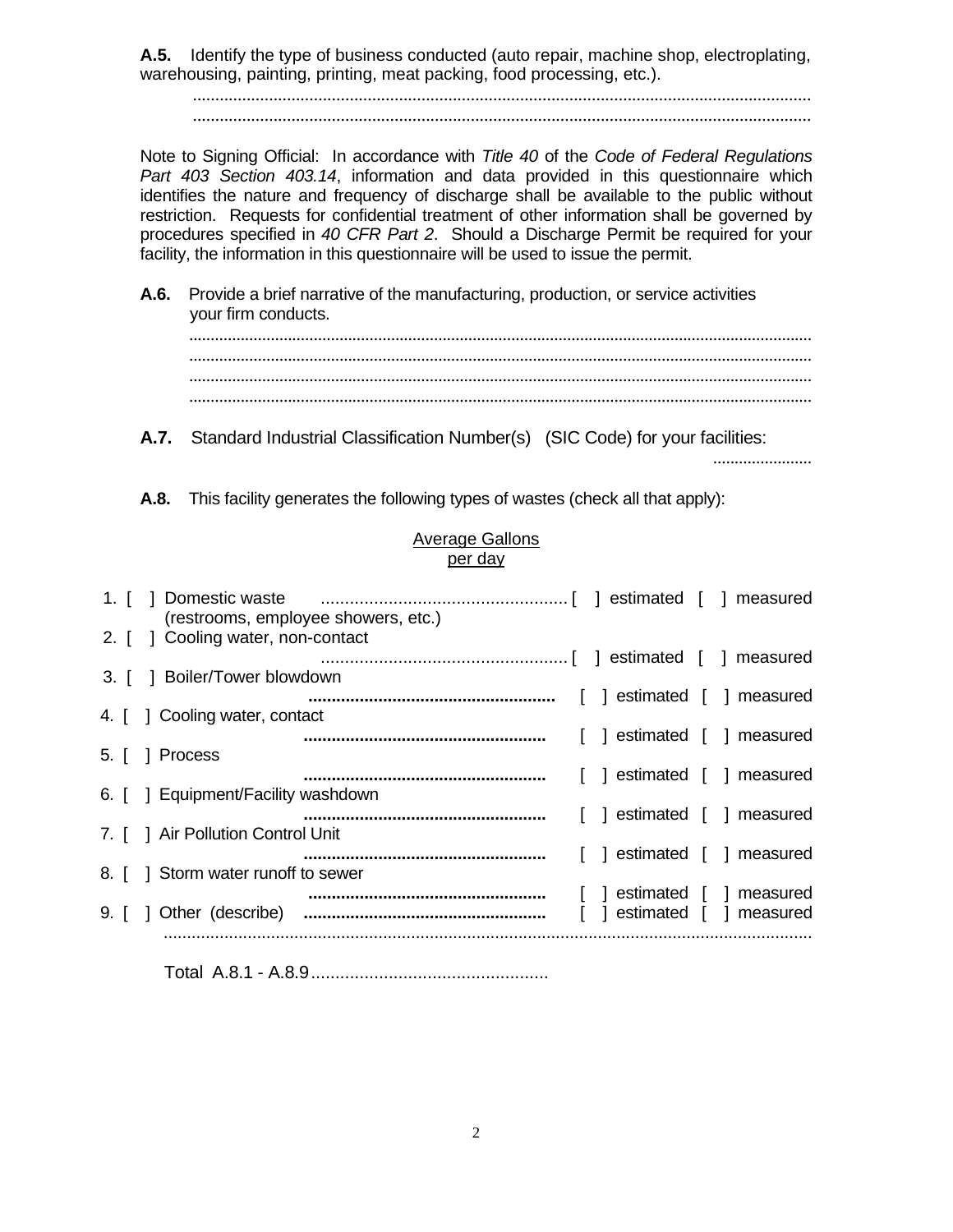**A.9.** Wastes are discharged to (check all that apply):

## Average Gallons per day

| 1. [ ] Sanitary sewer   | [ ] estimated [ ] measured  |
|-------------------------|-----------------------------|
| 2. [ ] Storm sewer      | a estimated [<br>1 measured |
| 3. [ ] Surface water    | l estimated [ ] measured    |
| 4. [ ] Ground water     | [ ] estimated [ ] measured  |
| 5. [ ] Waste haulers    | [ ] estimated [ ] measured  |
| 6. [ ] Evaporation      | 1 estimated [<br>measured   |
| 7. [ ] Other (describe) | 1 estimated<br>[ ] measured |

Provide name and address of waste hauler(s), if used:

 .......................................................................................................................................... ..........................................................................................................................................

**A.10.** Is a Spill Prevention Control and Countermeasure Plan prepared for the facility?

[ ] Yes [ ] No

*Note: If your facility did not check one or more of the items listed in A.8.4 through A.8.9 above, then you do not need to complete any further sections in this survey/application. If any items, A.8.4 through A.8.9 were checked, please complete the remainder of this survey/application.*

## **SECTION B - FACILITY OPERATION CHARACTERISTICS**

- **B.1.** Number of employee shifts worked per 24-hour day is ...................... Average number of employees per shift is ................
- **B.2.** Starting times of each shift: 1st \_\_\_\_ am 2nd \_\_\_ am 3rd \_\_\_ am p.m. p.m. p.m.

*Note: The following information in this section must be completed for each product line.*

**B.3.** Principal product produced: ..................................................................................

**B.4.** Raw materials and process additives used: ......................................................... ...............................................................................................................................

**B.5.** Production process is:

[ ] Batch [ ] Continuous [ ] Both % batch % continuous

Average number of batches per 24-hour day ....................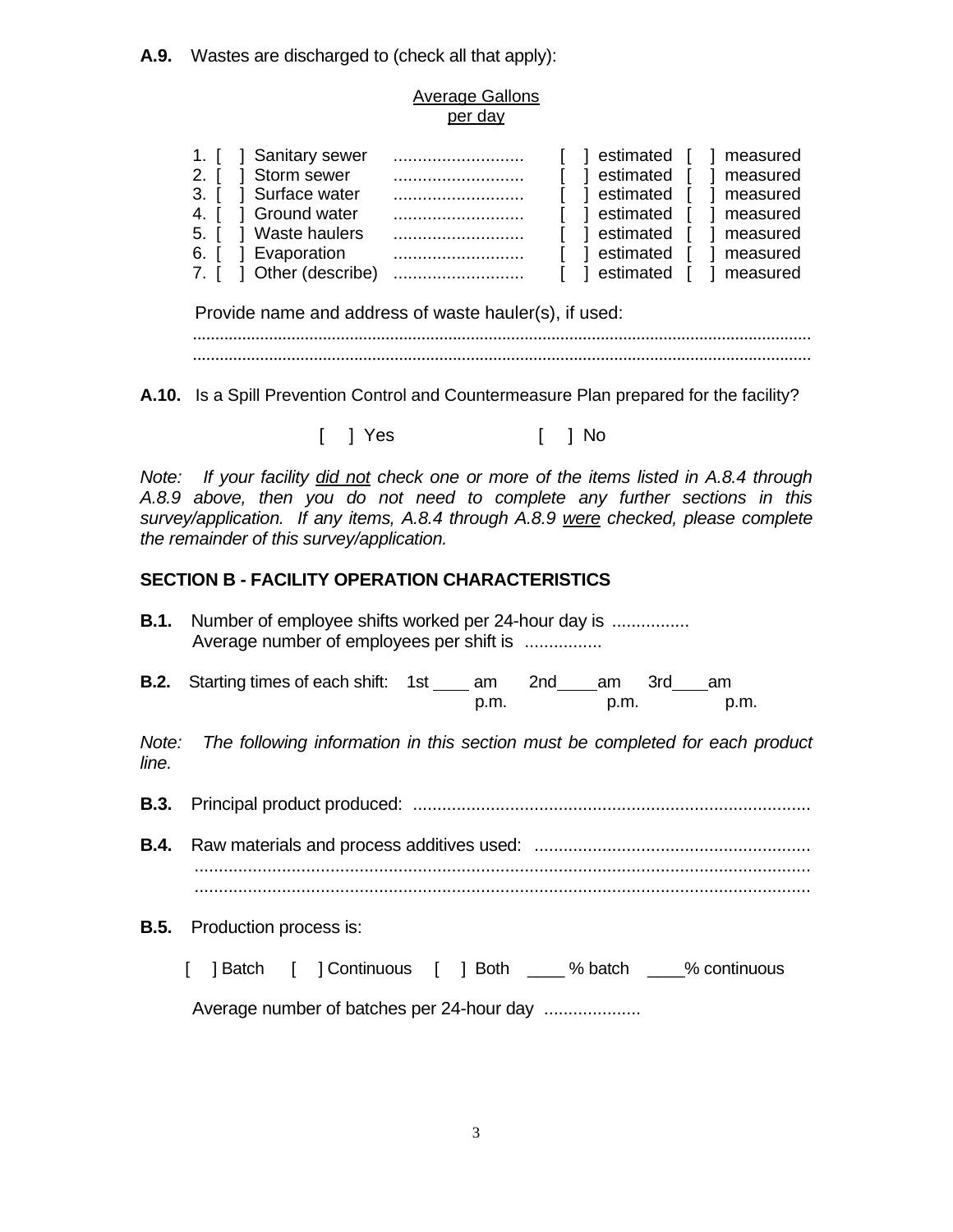- **B.6.** Hours of operation: \_\_\_\_\_\_\_ a.m. to \_\_\_\_\_\_\_ p.m. [ ] continuous
- **B.7.** Is production subject to seasonal variation? [ ] yes [ ] no If yes, briefly, describe seasonal production cycle:
- \_\_\_\_\_\_\_\_\_\_\_\_\_\_\_\_\_\_\_\_\_\_\_\_\_\_\_\_\_\_\_\_\_\_\_\_\_\_\_\_\_\_\_\_\_\_\_\_\_\_\_\_\_\_\_\_\_\_\_\_\_\_\_\_\_\_\_\_\_ **B.8.** Are any process changes or expansions planned during the next three years?

\_\_\_\_\_\_\_\_\_\_\_\_\_\_\_\_\_\_\_\_\_\_\_\_\_\_\_\_\_\_\_\_\_\_\_\_\_\_\_\_\_\_\_\_\_\_\_\_\_\_\_\_\_\_\_\_\_\_\_\_\_\_\_\_\_\_\_\_\_

[ ] yes [ ] no

 If yes, attach a separate sheet to this form describing the nature of planned changes or expansions.

### **SECTION C - WASTEWATER INFORMATION**

- **C.1.** If your facility employs processes in any of the 34 industrial categories or business activities listed below and any of these processes generate wastewater or waste sludge, place a check beside the category or business activity (check all that apply).
	- A. 34 Industrial Categories

| 1.<br>[  | Adhesives<br>1                  |
|----------|---------------------------------|
| 2.<br>[  | ] Aluminum Forming              |
| 3.<br>[  | 1 Auto & Other Laundries        |
| 4.<br>[  | <b>Battery Manufacturing</b>    |
| 5.<br>I  | ] Coal Mining                   |
| 6.<br>[  | Coil Coating                    |
| 7.<br>[  | <b>Copper Forming</b><br>1      |
| 8.<br>[  | Electric / Electronics          |
| 9.<br>[  | ] Electroplating /Metal Finish. |
| 10.<br>I | ] Explosives                    |
| 11.      | <b>T</b> Foundries              |
| 12.<br>[ | ] Gum & Wood Chemicals          |
| 13. [    | ] Inorganic Chemicals           |
| 14. [    | ] Iron & Steel                  |
| 15. [    | J Leather Tanning & finishing   |
| 16. [    | Mechanical Products             |
| $17.$ [  | ] Nonferrous Metals             |
| 18. $[$  | ] Ore Mining                    |
| 19. [    | <b>] Organic Chemicals</b>      |
| I<br>20. | Paint & Ink                     |
| 21.      | Pesticides                      |
| 22.<br>[ | ] Petroleum Refining            |
| 23. [    | ] Pharmaceuticals               |
| 24. [    | ] Photographic Supplies         |
| 25.      | ] Plastic & Synthetic           |
| 26.      | 1<br><b>Plastics Processing</b> |
| 27.<br>I | <b>Porcelain Enamel</b><br>1    |
| 28. [    | 1<br>Printing & Publishing      |
| 29. [    | ] Pulp & Paper                  |
| 30 . [   | ] Rubber                        |
| 31.      | ] Soaps & Detergents            |
| 32. [    | ] Steam Electric                |
| 33. [    | ] Textile Mills                 |
| 34.      | Timber                          |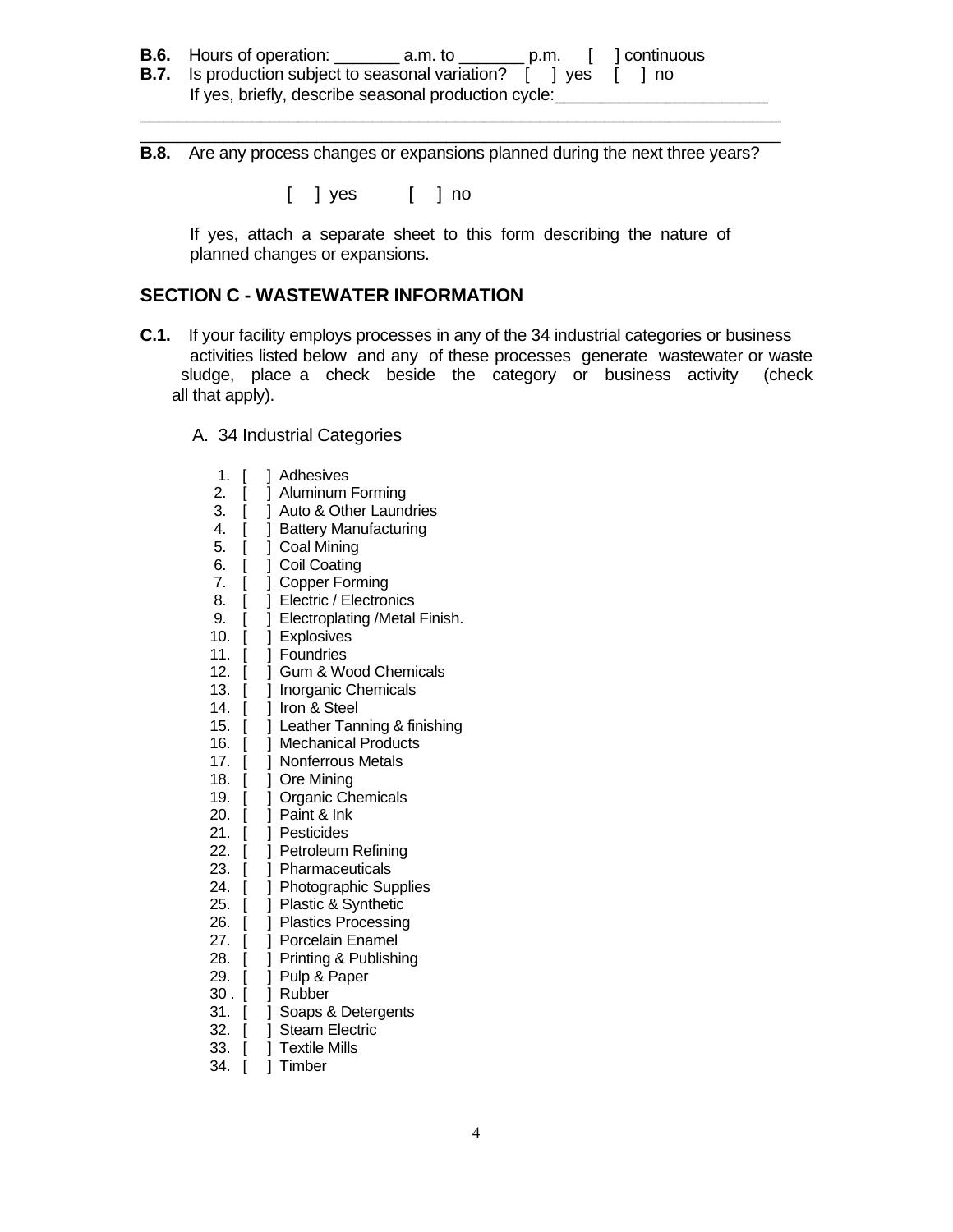B. Other Business Activity

- 1. [ ] Dairy Products
- 2. [ ] Slaughter/Meat Packing/Rendering
- 3. [ ] Food/Edible Products Processor
- 4. [ ] Beverage Bottler
- **C.2.** Pretreatment devices or processes used for treating wastewater or sludge. (Check as many as appropriate)

|  |   | Air flotation                  |
|--|---|--------------------------------|
|  |   |                                |
|  |   | Centrifuge                     |
|  |   | Chemical precipitation         |
|  |   | Chlorination                   |
|  | ] | Cyclone                        |
|  |   | Filtration                     |
|  |   | Flow equalization              |
|  |   |                                |
|  |   |                                |
|  |   | Grease trap                    |
|  |   | Grit removal                   |
|  |   | Ion exchange                   |
|  |   | Neutralization, pH correction  |
|  |   | Ozonation                      |
|  |   | Reverse osmosis                |
|  |   | Screen                         |
|  |   | Sedimentation                  |
|  |   | Septic tank                    |
|  |   | Solvent separation             |
|  |   | Spill protection               |
|  |   | Sump                           |
|  |   | Rainwater diversion or storage |
|  |   |                                |
|  |   |                                |
|  |   | Other, type                    |
|  |   |                                |
|  |   | No pretreatment provided       |

**C.3.** If any wastewater analyses have been performed on the wastewater discharge(s) from your facilities, attach a copy of the most recent data to this questionnaire. Be sure to include the date of the analyses, name of the laboratory performing the analyses, and location(s) from which the sample(s) were taken (attach sketches, plans, etc., as necessary).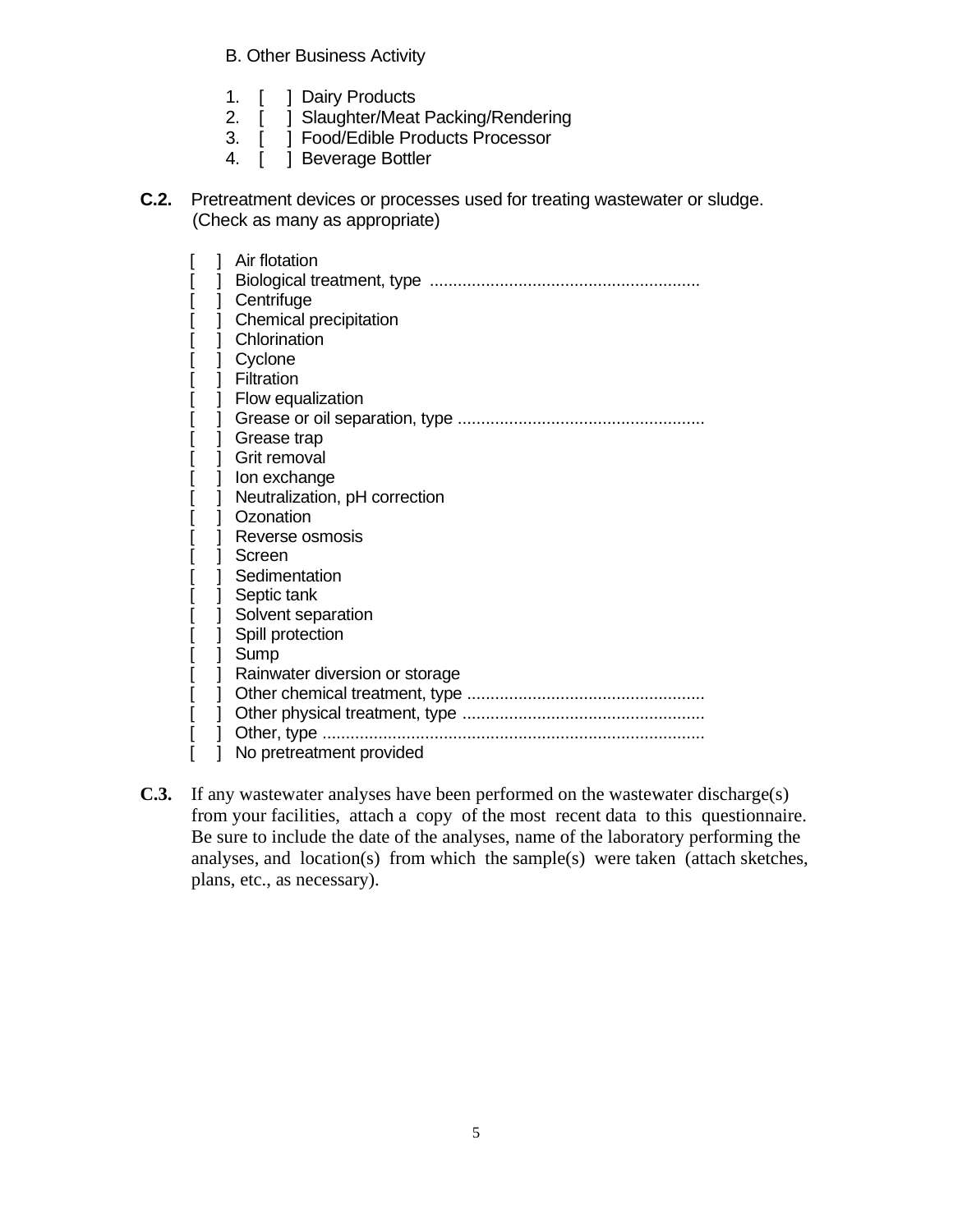**C.4.** Priority Pollutant Information: Please indicate by placing an "x" in the appropriate box by each listed chemical whether it is "Suspected to be Absent", "Known to be Absent", "Suspected to be Present", or "Known to be Present" in your service activity or manufacturing process or generated as a by-product.

| CHEMICAL<br>COMPOUND                                                   | KNOWN<br>PRESENT         | SUSPECTED<br>PRESENT | <b>KNOWN</b><br><b>ABSENT</b> | <b>SUSPECTED</b><br><b>ABSENT</b>                 | CONC.<br>PER DAY |  |  |  |
|------------------------------------------------------------------------|--------------------------|----------------------|-------------------------------|---------------------------------------------------|------------------|--|--|--|
| I. METALS & INORGANICS                                                 |                          |                      |                               |                                                   |                  |  |  |  |
| 1. Antimony<br>2. Arsenic                                              | J<br>1                   | J<br>$\mathbf{I}$    | $\perp$<br>L<br>1             | $\mathbf{I}$<br>t<br>$\mathsf{L}$<br>$\mathbf{I}$ |                  |  |  |  |
| 3. Asbestos                                                            | 1                        | 1                    | ]<br>I                        | L<br>1                                            |                  |  |  |  |
| 4. Beryllium<br>5. Cadmium                                             | 1                        | 1                    | ]<br>L<br>]<br>L              | $\left[ \right]$<br>1<br>1                        |                  |  |  |  |
| 6. Chromium                                                            |                          |                      | 1<br>t                        | 1                                                 |                  |  |  |  |
| 7. Copper                                                              |                          |                      | 1                             | 1                                                 |                  |  |  |  |
| 8. Cyanide                                                             |                          |                      | 1<br>L                        | L<br>1                                            |                  |  |  |  |
| 9. Lead                                                                |                          |                      | ]<br>t                        | 1<br>$\mathsf{L}$                                 |                  |  |  |  |
| 10. Mercury                                                            | 1                        | L                    | ]<br>ſ                        | ſ<br>1                                            |                  |  |  |  |
| 11. Nickel                                                             | 1                        | ſ<br>1               | ſ<br>]                        | ſ<br>1                                            |                  |  |  |  |
| 12. Selenium                                                           | 1                        |                      | $\mathbf{I}$<br>L             | L<br>1                                            |                  |  |  |  |
| 13. Silver<br>14. Thallium                                             | f<br>1                   | ſ<br>ſ<br>1          | 1<br>L<br>L<br>1              | t<br>$\mathbf{I}$<br>ſ<br>1                       |                  |  |  |  |
| 15. Zinc                                                               |                          |                      |                               |                                                   |                  |  |  |  |
| II. PHENOLS AND CRESOLS                                                |                          |                      |                               |                                                   |                  |  |  |  |
| 16. Phenol(s)                                                          | $\mathbf{I}$             | I                    | $\mathbf{I}$<br>L             | $\mathbf{I}$                                      |                  |  |  |  |
| 17. Phenol, 2-chloro                                                   | -1<br>$\mathbf{I}$       | 1<br>L               | 1<br>L                        | 1<br>$\Gamma$                                     |                  |  |  |  |
| 18. Phenol, 2,4-dichloro                                               | $\mathbf{I}$<br>$\lceil$ | 1<br>L               | $\mathbf{I}$<br>L             | 1<br><sub>[</sub>                                 |                  |  |  |  |
| 19. Phenol, 2,4,6-trichloro                                            | ſ<br>1                   |                      | ]<br>L                        | [<br>1                                            |                  |  |  |  |
| 20. Phenol, pentachloro                                                | 1                        |                      | 1                             | 1                                                 |                  |  |  |  |
| 21. Phenol, 2-nitro                                                    | 1                        |                      |                               |                                                   |                  |  |  |  |
| 22. Phenol, 4-nitro                                                    | 1<br>f                   |                      | ]<br>L                        | L                                                 |                  |  |  |  |
| 23. Phenol, 2,4-dinitro                                                | 1<br>$\mathbf{I}$        |                      | 1<br>L                        | 1<br>$\mathsf{L}$                                 |                  |  |  |  |
| 24. Phenol, 2,4-dimethyl<br>25. m-Cresol, p-chloro                     | L<br>1                   | 1                    | ſ<br>1                        | ſ<br>1                                            |                  |  |  |  |
| 26. o-Cresol, 4,6-dinitro                                              | 1<br>f<br>1<br>f         | 1<br>1               | ]<br>ſ<br>ſ<br>1              | 1<br>1                                            |                  |  |  |  |
| III. MONOCYCLIC AROMATICS (EXCLUDING PHENOLS, CRESOLS, AND PHTHALATES) |                          |                      |                               |                                                   |                  |  |  |  |
| 27. Benzene                                                            | J                        | J<br>t               | $\perp$<br>L                  | $\perp$<br>t                                      |                  |  |  |  |
| 28. Benzene, chloro                                                    | 1<br>ſ                   | ſ<br>1               | 1<br>ſ                        | 1<br>ſ                                            |                  |  |  |  |
| 29. Benzene, 1,2-dichloro                                              |                          |                      |                               |                                                   |                  |  |  |  |
| 30. Benzene, 1,3-dichloro                                              |                          |                      |                               |                                                   |                  |  |  |  |
| 31. Benzene, 1,4-dichloro                                              |                          |                      | $\mathbf{I}$                  |                                                   |                  |  |  |  |
| 32. Benzene, 1,2,4-trichloro                                           |                          |                      | 1                             | 1                                                 |                  |  |  |  |
| 33. Benzene, hexachloro                                                |                          |                      |                               | 1                                                 |                  |  |  |  |
| 34. Benzene, ethyl<br>35. Benzene, nitro                               |                          |                      |                               |                                                   |                  |  |  |  |
| 36. Toluene                                                            |                          |                      |                               |                                                   |                  |  |  |  |
| 37. Toluene, 2,4-dinitro                                               |                          |                      |                               | 1                                                 |                  |  |  |  |
| 38. Toluene, 2,6-dinitro                                               | 1                        | 1                    | ſ<br>1                        | 1                                                 |                  |  |  |  |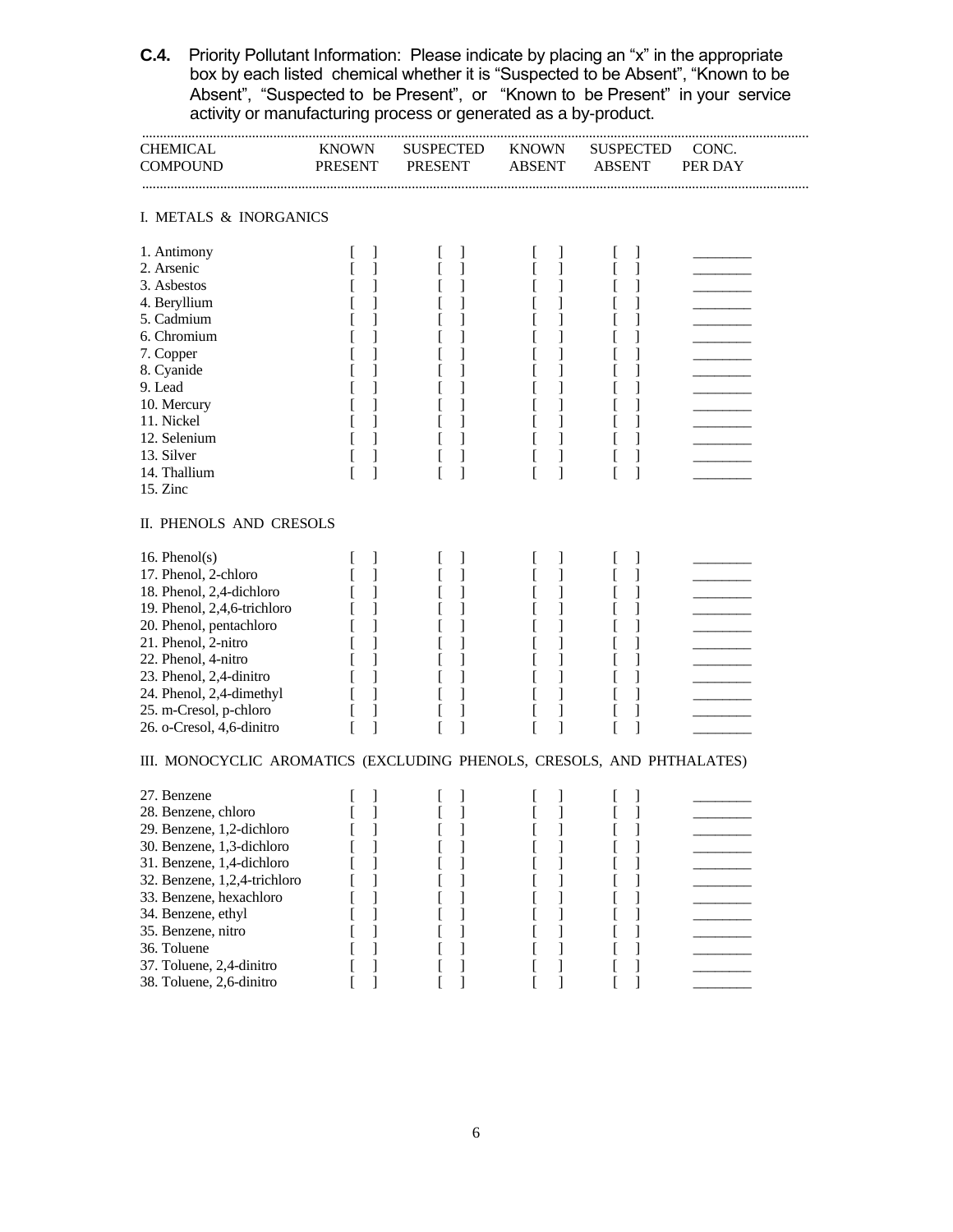| <b>CHEMICAL</b><br><b>COMPOUND</b>                       | <b>KNOWN</b><br><b>PRESENT</b> | <b>SUSPECTED</b><br><b>PRESENT</b> | <b>KNOWN</b><br><b>ABSENT</b> | <b>SUSPECTED</b><br><b>ABSENT</b> | CONC.<br>PER DAY |  |  |
|----------------------------------------------------------|--------------------------------|------------------------------------|-------------------------------|-----------------------------------|------------------|--|--|
| IV. PCBs & RELATED COMPOUNDS                             |                                |                                    |                               |                                   |                  |  |  |
| 39. PCB-1016                                             | J                              | J                                  | $\perp$                       | $\mathbf{I}$<br>t                 |                  |  |  |
| 40. PCB-1221                                             | 1                              | 1                                  | $\mathbf{I}$<br>L             | 1<br>ſ                            |                  |  |  |
| 41. PCB-1232                                             | 1                              | 1                                  | $\mathbf{I}$<br>ſ             | 1<br>ſ                            |                  |  |  |
| 42. PCB-1242                                             | 1                              | 1                                  | 1<br>ſ                        | ſ<br>1                            |                  |  |  |
| 43. PCB-1248                                             | 1                              | 1                                  | 1                             | ſ<br>1                            |                  |  |  |
| 44. PCB-1254                                             | ſ<br>1                         | 1                                  | 1<br>L                        | ſ<br>1                            |                  |  |  |
| 45. PCB-1260                                             | 1                              | L<br>1                             | ſ<br>1                        | ſ<br>1                            |                  |  |  |
| 46. 2-Chloronaphthalene                                  | 1                              | 1                                  | $\mathbf{I}$<br>ſ             | ſ<br>1                            |                  |  |  |
| V. ETHERS                                                |                                |                                    |                               |                                   |                  |  |  |
| 47. Ether, bis(chloromethyl)                             | 1                              | $\mathbf{I}$                       | 1                             | 1                                 |                  |  |  |
| 48. Ether, bis(2-chloroethyl)                            | 1<br>ſ                         | 1                                  | ]<br>L                        | 1<br>$\mathbf{r}$                 |                  |  |  |
| 49. Ether, bis(2-chlorosopropyl)                         | ſ<br>1                         | 1                                  | 1<br>ſ                        | ſ<br>1                            |                  |  |  |
| 50. Ether, 2-chloroethyl vinyl                           | ſ<br>1                         | 1                                  | 1<br>ſ                        | ſ<br>1                            |                  |  |  |
| 51. Ether, 4-bromophenyl phenyl                          | 1<br>L                         | 1                                  | 1                             | 1                                 |                  |  |  |
| 52. Ether, 4-chlorophenyl phenyl                         | 1<br>$\Gamma$                  | 1                                  | ſ<br>1                        | 1                                 |                  |  |  |
| 53. Bis(2-chloroethoxy) methane                          | 1<br>L                         | f<br>1                             | ſ<br>1                        | L<br>1                            |                  |  |  |
| VI. NITROSAMINES AND OTHER NITROGEN-CONTAINING COMPOUNDS |                                |                                    |                               |                                   |                  |  |  |
| 54. Nitrosamine, dimethyl                                | J                              | $\mathbf{I}$                       | 1                             |                                   |                  |  |  |
| 55. Nitrosamine, diphenyl                                | 1                              | 1                                  | ]<br>L                        | 1<br>ſ                            |                  |  |  |
| 56. Nitrosamine, di-n-propyl                             | 1                              | 1                                  | ]<br>$\Gamma$                 | 1<br>$\mathsf{L}$                 |                  |  |  |
| 57. Benzidine                                            | 1<br>ſ                         | 1<br>L                             | 1<br>ſ                        | ſ<br>1                            |                  |  |  |
| 58. Benzidine, 3,3'-dichloro                             | $\mathbf{I}$                   | 1                                  | 1<br>ſ                        | ſ<br>1                            |                  |  |  |
| 59. Hydrazine, 1,2-diphenyl                              | 1<br>L                         | 1                                  | 1<br>L                        | ſ<br>1                            |                  |  |  |
| 60. Acrylonitrile                                        | $\mathbf{1}$<br>ſ              | 1                                  | ſ<br>1                        | ſ<br>1                            |                  |  |  |
| VII. HALOGENATED ALIPHATICS                              |                                |                                    |                               |                                   |                  |  |  |
| 61. Methane, bromo-                                      | J                              | J                                  | J                             | $\mathbf{I}$                      |                  |  |  |
| 62. Methane, chloro-                                     | 1                              | 1                                  | 1<br>L                        | 1                                 |                  |  |  |
| 63. Methane, dichloro                                    | 1                              | 1                                  | 1<br>L                        | 1<br>ſ                            |                  |  |  |
| 64. Methane, chlorodibromo                               | 1                              | 1                                  | ſ<br>1                        | 1                                 |                  |  |  |
| 65. Methane, dichlorobromo                               | J                              | $\mathbf{I}$                       | 1<br>l                        | I                                 |                  |  |  |
| 66. Methane, tribromo                                    | 1                              | 1                                  | 1<br>ſ                        | 1                                 |                  |  |  |
| 67. Methane, trichloro                                   | 1                              | 1                                  | 1                             |                                   |                  |  |  |
| 68. Methane, tetrachloro                                 | 1                              | 1                                  | 1<br>L                        |                                   |                  |  |  |
| 69. Methane, trichlorofluoro                             | 1                              | 1                                  | 1                             | 1                                 |                  |  |  |
| 70. Methane, dichlorodifluoro                            | 1                              | 1                                  | 1<br>I                        | 1                                 |                  |  |  |
| 71. Ethane, 1,1-dichloro                                 | 1                              | 1                                  | 1<br>ſ                        | 1                                 |                  |  |  |
| 72. Ethane, 1,2-dichloro<br>73. Ethane, 1,1,1-trichloro  | 1<br>1                         | 1                                  | 1<br>I<br>1                   | 1                                 |                  |  |  |
| 74. Ethane, 1,1,2-trichloro                              | 1                              | 1<br>1                             | 1                             |                                   |                  |  |  |
| 75. Ethane, 1,1,2,1-tetrachloro                          | 1                              | 1                                  | 1                             | 1                                 |                  |  |  |
| 76. Ethane, hexachloro                                   | 1                              | 1                                  | 1<br>ſ                        | 1                                 |                  |  |  |
| 77. Ethene, chloro                                       | 1                              | 1                                  | 1<br>ſ                        | 1                                 |                  |  |  |
| 78. Ethene, 1,1-dichloro                                 | 1                              | 1                                  | 1                             | 1                                 |                  |  |  |
| 79. Ethene, trans dichloro                               | 1                              | 1                                  | 1                             |                                   |                  |  |  |
| 80. Ethene, trichloro                                    | 1<br>ſ                         | 1                                  | 1<br>L                        | 1                                 |                  |  |  |
|                                                          |                                |                                    |                               |                                   |                  |  |  |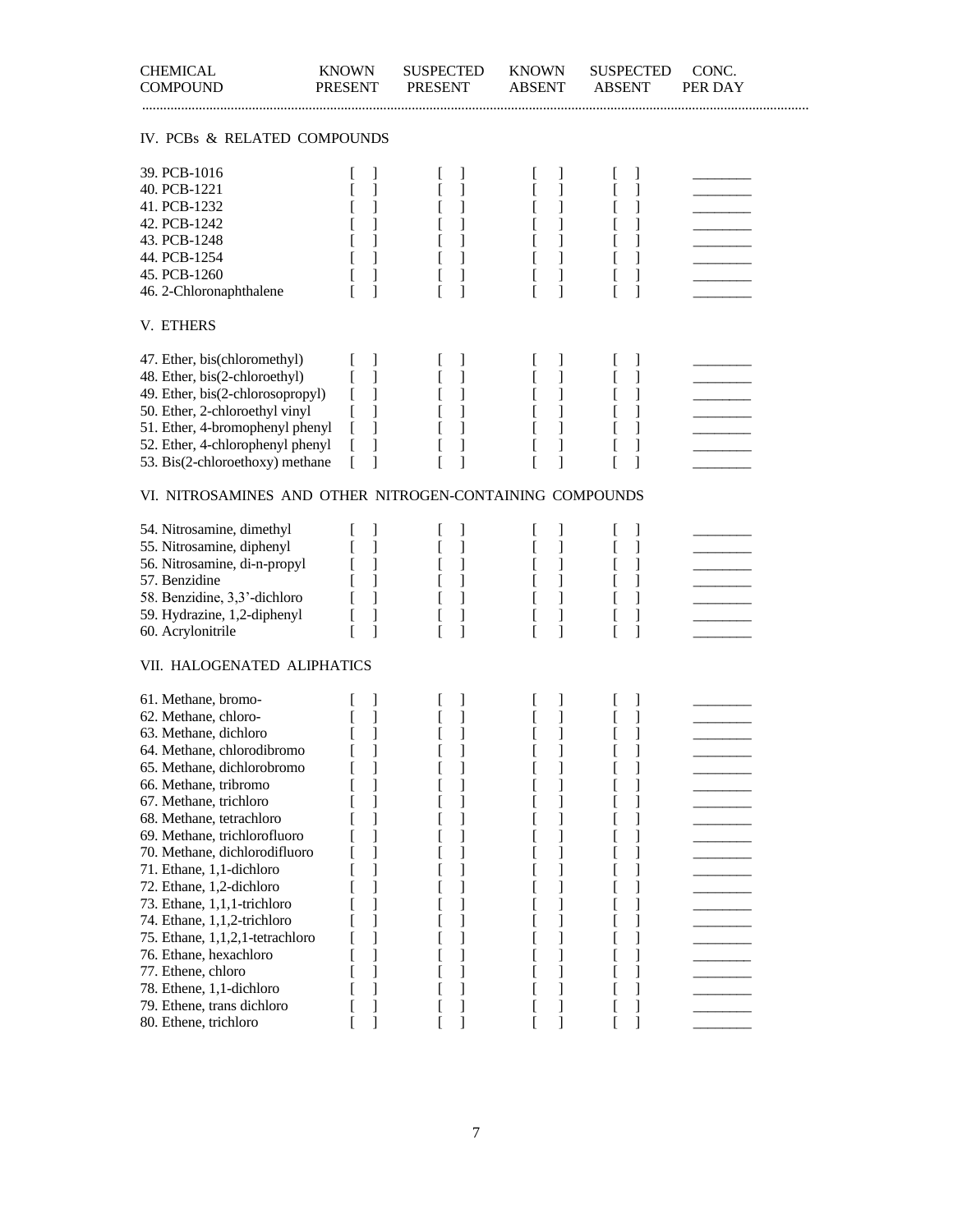| <b>CHEMICAL</b><br><b>COMPOUND</b>                                                                                                                                                                                                                                                                                                                                                                         | <b>KNOWN</b><br><b>PRESENT</b>                                                                   | <b>SUSPECTED</b><br><b>PRESENT</b>               | <b>KNOWN</b><br><b>ABSENT</b>                                                                                                   | <b>SUSPECTED</b><br><b>ABSENT</b>                                                                                                                                                                                          | CONC.<br>PER DAY |
|------------------------------------------------------------------------------------------------------------------------------------------------------------------------------------------------------------------------------------------------------------------------------------------------------------------------------------------------------------------------------------------------------------|--------------------------------------------------------------------------------------------------|--------------------------------------------------|---------------------------------------------------------------------------------------------------------------------------------|----------------------------------------------------------------------------------------------------------------------------------------------------------------------------------------------------------------------------|------------------|
| 81. Ethene, tetrachloro<br>82. Propane, 1,2-dichloro<br>83. Propene, 2,4-dichloro<br>84. Butadiene, hexachloro<br>85. Cyclopentadiene, hexachloro                                                                                                                                                                                                                                                          | J<br>1<br>1<br>L<br>ſ<br>1<br>ſ<br>1                                                             | J<br>1<br>1<br>1<br>1                            | J<br>L<br>1<br>$\mathbf{I}$<br>$\lfloor$<br>1<br>$\mathbf{r}$<br>1<br>L                                                         | J<br>L<br>1<br>1<br>$\lfloor$<br>1<br>$\mathbf{r}$<br>$\Gamma$<br>1                                                                                                                                                        |                  |
| VIII. PHTHALATE ESTERS                                                                                                                                                                                                                                                                                                                                                                                     |                                                                                                  |                                                  |                                                                                                                                 |                                                                                                                                                                                                                            |                  |
| 86. Phthalate, di-c-methyl<br>87. Phthalate, di-n-ethyl<br>88. Phthalate, di-n-butyl<br>89. Phthalate, di-n-octyl<br>90. Phthalate, bis(2-ethylhexyl)<br>91. Phthalate, butyl benzyl<br>IX. POLYCYCLIC AROMATIC HYDROCARBONS                                                                                                                                                                               | $\mathbf{I}$<br>1<br>1<br>ſ<br>1<br>1<br>L<br>1<br>ſ                                             | J<br>1<br>1<br>1                                 | J<br>t<br>1<br>1<br>L<br>1<br>1<br>L<br><sup>[</sup><br>1                                                                       | $\mathbf{I}$<br>L<br>1<br>$\mathsf{L}$<br>1<br>L<br>1<br>1<br>$\mathsf{I}$<br>1<br>ſ                                                                                                                                       |                  |
|                                                                                                                                                                                                                                                                                                                                                                                                            |                                                                                                  |                                                  |                                                                                                                                 |                                                                                                                                                                                                                            |                  |
| 92. Acenaphthene<br>93. Acenaphthylene<br>94. Anthracene<br>95. Benzo (a) anthracene<br>96. Benzo (b) fluoranthene<br>97. Benzo (k) fluoranthene<br>98. Benzo (ghi) perylene<br>99. Benzo (a) pyrene<br>100. Chrysene<br>101. Dibenzo (a,n,) anthracene<br>102. Fluoranthene<br>103. Fluorene<br>104. Indeno $(1,2,3$ -ed) pyrene<br>105. Naphthalene<br>106. Phenanthrene<br>107. Pyrene<br>X. PESTICIDES | 1<br>1<br>1<br>1<br>1<br>1<br>1<br>ſ<br>1<br>1<br>1<br>ſ<br>1<br>1<br>1<br>L<br>1<br>ſ<br>ſ<br>1 | J<br>1<br>1<br>1<br>1<br>1<br>1<br>$\lceil$<br>1 | J<br>1<br>1<br>t<br>1<br>ſ<br>1<br>1<br>1<br>L<br>1<br>ſ<br>1<br>ſ<br>1<br>ſ<br>1<br>1<br>1<br>$\mathsf{L}$<br>1<br>ſ<br>1<br>ſ | $\mathbf{I}$<br>1<br>$\mathsf{L}$<br>]<br>$\mathsf{L}$<br>1<br>ſ<br>1<br>ſ<br>1<br>1<br>$\mathsf{l}$<br>L<br>1<br>$\mathbf{r}$<br>1<br>1<br>ſ<br>1<br>ſ<br>1<br>1<br>$\mathsf{L}$<br>]<br>$\mathsf{L}$<br>1<br>ſ<br>ſ<br>1 |                  |
| 108. Acrolein<br>109. Aldrin<br>110. BHC (Alpha)<br>111. BHC (Beta)<br>112. BHC (Gamma) or Lindane<br>113. BHC (Delta)                                                                                                                                                                                                                                                                                     | 1<br>J<br>1<br>1<br>ı<br>I                                                                       | 1<br>J<br>1<br>1<br>1                            | 1<br>I<br>$\overline{\phantom{a}}$<br>1<br>1<br>$\mathbf{I}$<br>1                                                               | 1<br>I<br>l<br>$\mathbf{l}$<br>1<br>ſ<br>1<br>1<br>1<br>L                                                                                                                                                                  |                  |
| 114. Chlordane<br>115. DDD<br>116. DDE<br>117. DDT<br>118. Dieldrin<br>119. Endosulfan (Alpha)<br>120. Endosulfan (Beta)                                                                                                                                                                                                                                                                                   | 1<br>1<br>1<br>1<br>1<br>1                                                                       | 1<br>1<br>1                                      | 1<br>1<br>1<br>1<br>1<br>1<br>1                                                                                                 | 1<br>$\mathsf{l}$<br>1<br>L<br>L<br>1<br>1<br>t<br>1<br>I<br>$\mathsf{L}$<br>$\mathbf{I}$<br>ſ<br>1                                                                                                                        |                  |
| 121. Endosulfan Sulfate<br>122. Endrin<br>123. Endrin aldehyde<br>124. Heptachlor                                                                                                                                                                                                                                                                                                                          | 1<br>1<br>1                                                                                      | 1<br>1<br>1                                      | 1<br>1<br>J<br>1                                                                                                                | 1<br>ſ<br>1<br>$\mathbf{I}$<br>1<br>L                                                                                                                                                                                      |                  |